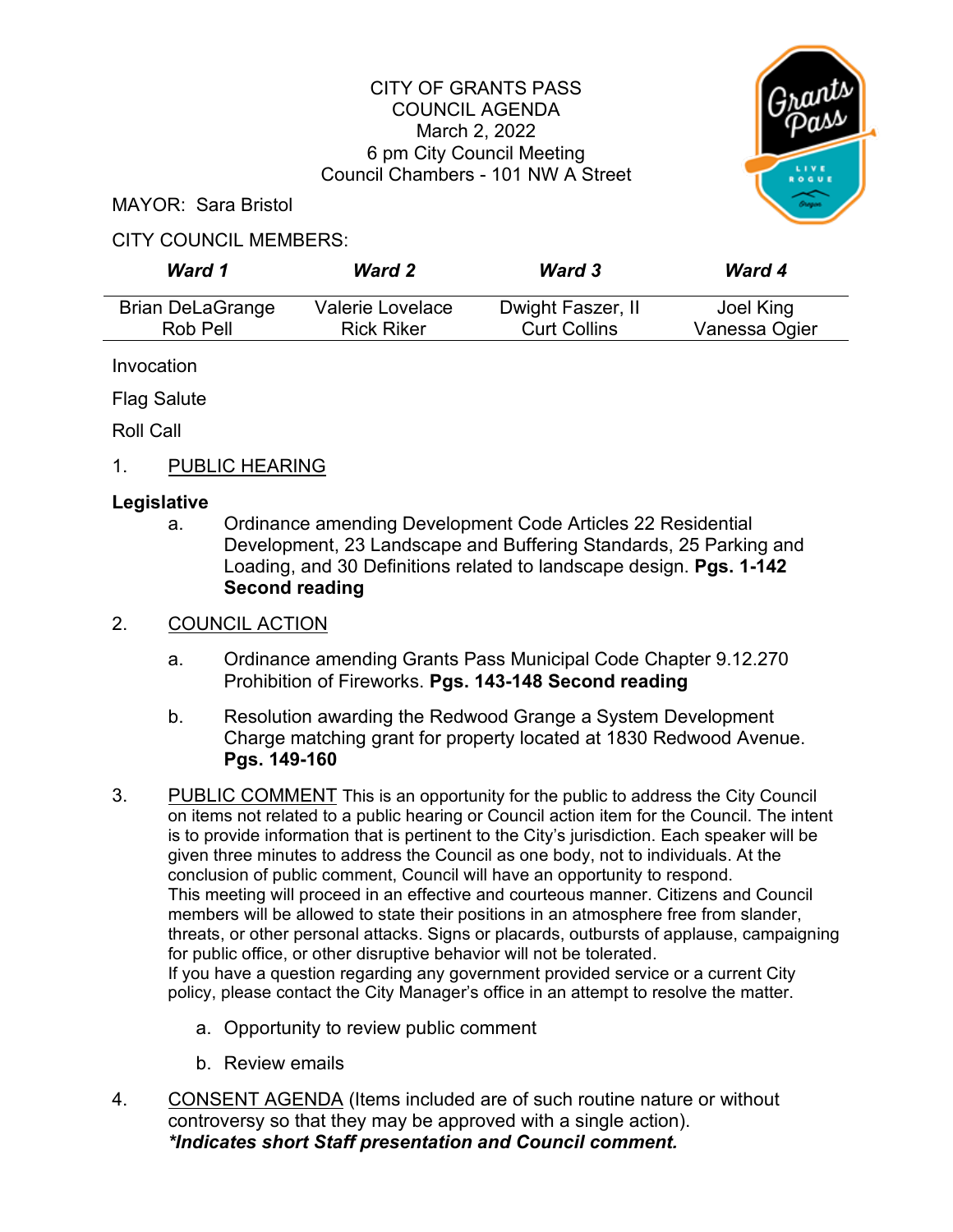- a. Resolution authorizing the City Manager to enter into a three-year labor contract with the Grants Pass Police Association (GPPA). **Pgs. 161-216**
- b. Resolution amending the Collaborative Economic Development Committee bylaws. **Pgs. 217-230**
- c. Resolution creating a position of Economic Development Manager and amending the Classification Plan. **Pgs. 231-236**
- d. \* Resolution authorizing the City Manager to enter into a General Fund Grant Agreement with the Oregon Department of Administrative Services. **Pgs. 237-146**
- e. Motion approving the minutes of the City Council meeting of February 16, 2022. **Pgs. 247-250**
- f. Motion acknowledging the minutes of the Bikeways and Walkways Committee meeting of January 11, 2022. **Pgs. 251-252**
- g. Motion acknowledging the minutes of the Historical Buildings and Sites Commission meeting of December 9, 2021. **Pgs. 253-254**
- h. Motion acknowledging the minutes of the Historical Buildings and Sites Commission meeting of December 23, 2021. **Pgs. 255-256**
- i. Motion acknowledging the minutes of the Historical Buildings and Sites Commission meeting of January 13, 2022. **Pgs. 257-258**
- j. Motion acknowledging the minutes of the Housing Advisory Committee meeting of December 10, 2021. **Pgs. 259-262**
- k. Motion acknowledging the minutes of the Housing Advisory Committee meeting February 4, 2022. **Pgs. 263-266**
- l. Motion acknowledging the minutes of the Urban Area Planning Commission meeting of January 12, 2022. **Pgs. 267-294**
- m. Motion acknowledging the minutes of the Urban Area Planning Commission meeting of January 26, 2022. **Pgs. 295-324**
- n. Motion acknowledging the minutes of the Urban Tree Advisory Committee meeting of January 10, 2022. **Pgs. 325-326**
- o. Motion acknowledging the minutes of the Committee on Public Art meeting of December 14, 2021. **Pgs. 327-328**
- p. Motion acknowledging the minutes of the Parks Advisory Committee meeting of January 13, 2022. **Pgs. 329-332**
- q. Motion acknowledging the minutes of the Tourism Advisory Committee meeting of December 7, 2021. **Pgs. 333-334**